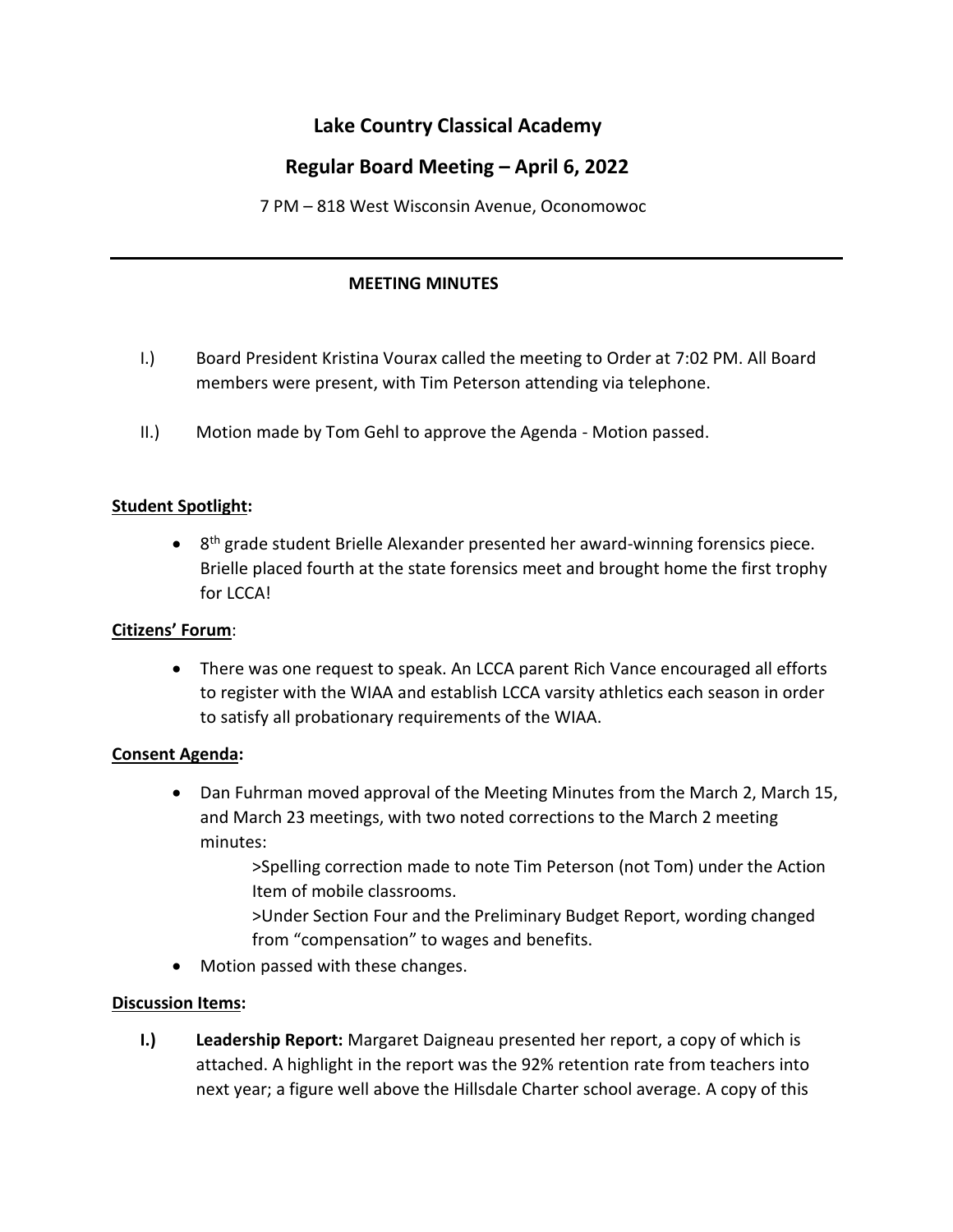report is attached to the minutes.

- **II.) Authorizer Report:** Kristina Vourax presented this report, a copy of which is attached to the meeting minutes.
- **III.) Board Committees:** Tom Gehl presented information on the Board's intention to develop policies to outline roles, responsibilities, and staffing of Board committees. A policy is scheduled to be presented to the Board for approval at the May meeting.

### **Action Items:**

### **I.) Budget for Liberty Gala:**

- Motion made by Taryn Whipple to approve the budget for the 2022 Liberty Gala.
- Budget is in the amount of \$42,342.30, with expected net fund raising to be approximately \$200,000. Every dollar raised by the Gala will be matched by the William S. Knight Foundation matching grant.

### **II.) Excel Engineering Agreement:**

- Dan Fuhrman presented a contract agreement with Excel, for the purposes of doing initial design and concept development of a one-location school building.
- Motion made by Tim Peterson to approve the contract at a cost not to exceed \$7,500.
- Motion Passed
- **III.) In.Studio Architects Agreement:**
	- Tim Peterson presented the need to enter into this agreement in order to obtain Building Permits and appropriate requirements for the attaining of municipal, county, and State approval of the use of mobile classrooms at LCCA East for the 2022-23 school year.
	- Tim Peterson moved to approve this agreement at a cost of \$7,000.
	- Motion passed

### **IV.) Invoices for Legal Services:**

- Dan Fuhrman presented the attendant invoices for approval from the firm of Husch-Blackwell.
- Tom Gehl moved approval of invoices in the amount of \$15,753.50
- Motion passed.

*It is noted that each of the above items were presented in accordance with Board Policy, which requires approval of any expenditure not contained within the budget that is in excess of \$5,000.*

### **Treasurer's Report:**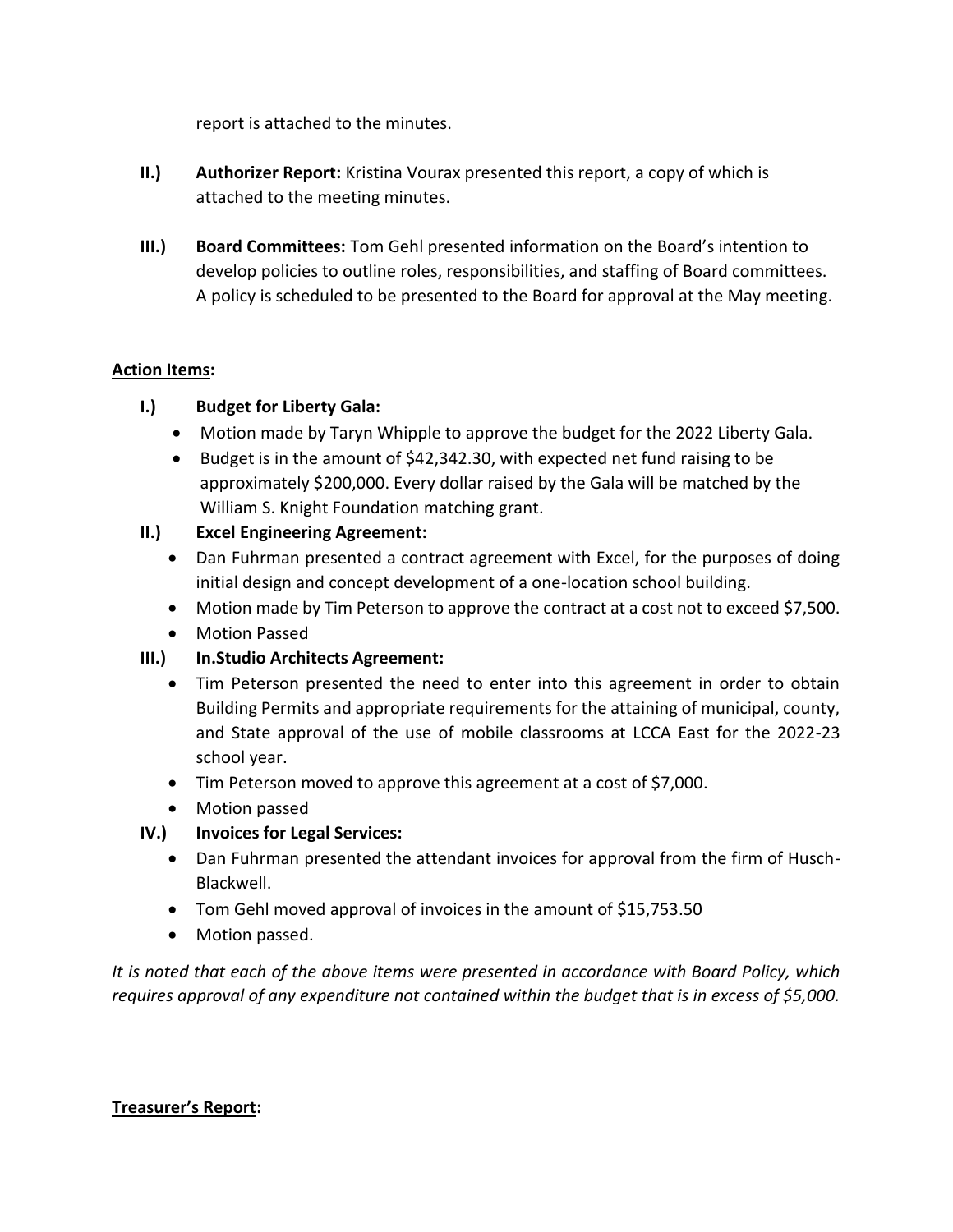- Brian Hastings presented
- Information included our cash position as of the end of March, as well as an update on discussions with additional banks for an increased line of credit.
- Additionally, he presented his report of the preliminary budget for 2022-23, outlining issues such as one-time start up costs (getting LCCA East in acceptable condition), categorical aid for Special Education next year, the declining per student cost going into the future, and additional information. This report is contained in the minutes of the March meeting.

### **Committee Reports:**

### **Facilities and Finance Committee:**

• Tim Peterson updated the board with all relevant information and activities associated with the FACFIN committee.

### **Fundraising and Communications Committee:**

• Kristina Vourax updated the board with the various activities associated with the work of the committee, including Liberty Gala planning and TLC fundraisers and events such as restaurant nights, and the Oconomowoc Independence Day Parade in which LCCA will be represented.

### **Adjournment:**

- Tom Gehl made a motion to adjourn
- Motion passed meeting was adjourned at 8:48 PM.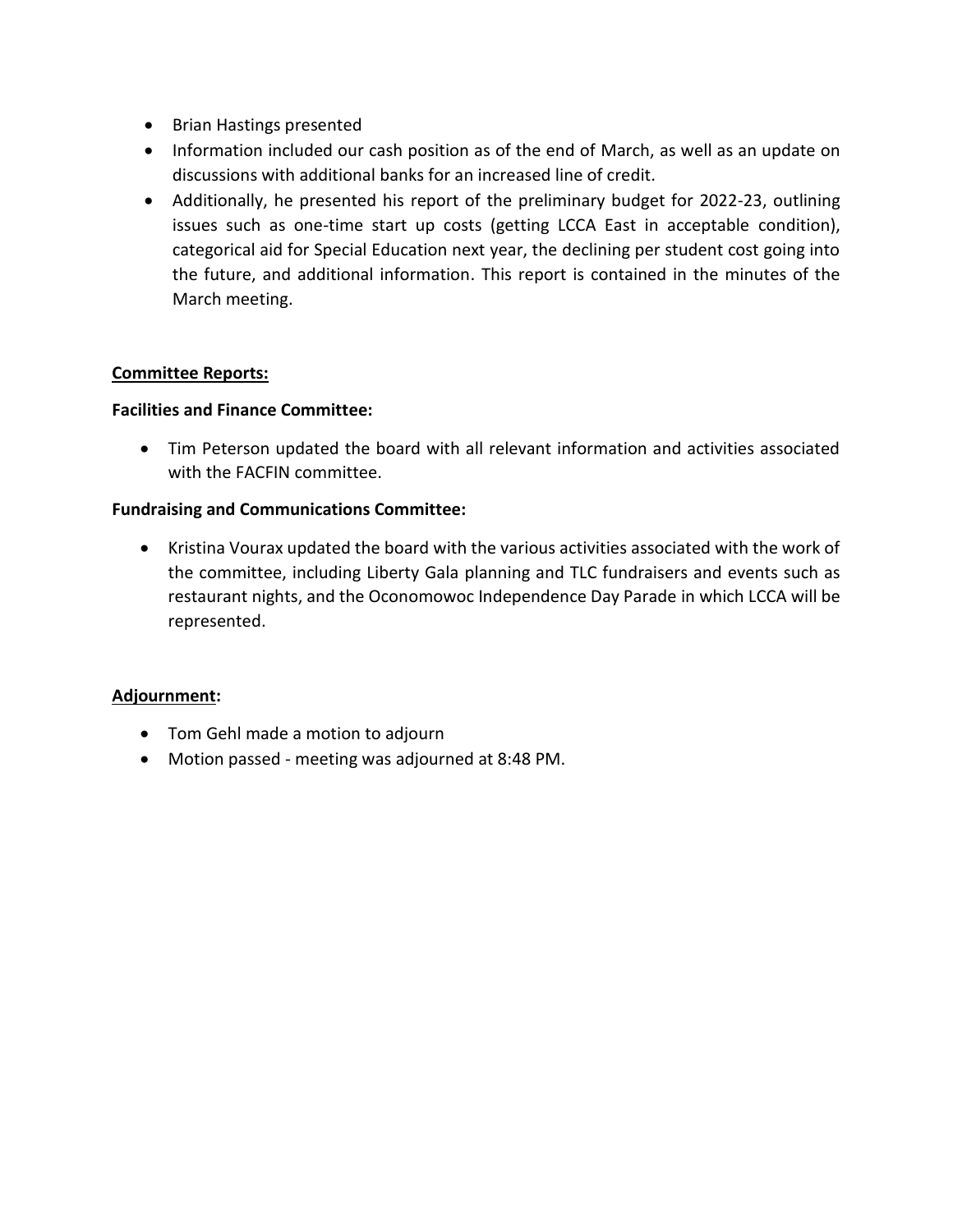# **LCCA Principal Report to Board of Directors**

\*Modeled after BCSI [Sample] School Leader Report to Board of Directors April 6, 2022

### **GOVERNANCE DECISIONS, MONITORING, AND ACCOUNTABILITY**

Current Significant Issues/Opportunities - elsewhere in agenda

Matters of Approval – none

Risk and Charter Compliance Update:

- 1. School Goals in progress
	- a. Family Engagement Y1: At least 40% of all LCCA families attend each quarterly LCCA family event, as measured by attendance records.
	- b. Forward Y1: 60% of all students tested will score as Proficient or Advanced in ELA and Math as measured by the Wisconsin Forward Exam.
- 2. Hillsdale Partnership
	- a. Monthly call between Dr. Katy O'Toole and Principal
		- i. Connected with Oscar Ortiz, BCSI Principal
	- b. Hillsdale resources (videos, podcasts, documents) pushed to teachers in weekly memo
	- c. The School Bell and The Chalkboard: monthly newsletters to teachers and school leaders
- 3. Finance
	- a. Enrollment currently 396 students, East 215; West 181
		- i. 2022-2023 Enrollment
			- 1. All available seats have been offered in K-9<sup>th</sup> grades
			- 2. 14 openings in 10th grade
			- 3. 1 offer outstanding
			- 4. 2 students are in the RP status (Registration in Progress)
			- 5. 465 students are fully verified
			- 6. 288 waitlisted
	- b. Contracts
		- i. Purchased MAP Reading Fluency K-2 assessment to meet Reading Readiness requirement by DPI; reimbursed for cost
- 4. Academics and Student Life
	- a. Parent Teacher Conferences
		- i. K-6 attendance =  $95\%$  of students had a parent attend (Oct. =  $96\%$ )
		- ii. 7-9 attendance = 79% of 7<sup>th</sup>-9<sup>th</sup> grade families (65/82) represented (Oct = 79%)
	- b. Upcoming close of Quarter 3 (4/8), Report Cards sent on 4/14
	- c. Student Services, Special Education Compliance
		- i. Compliance:
			- 1. Setting: 30/33 in Environmental Code "A" (student is inside the regular classroom with non-disabled peers 80% or more of the time)
			- 2. Timelines: Eval and IEP timelines are compliant
			- 3. Compensatory services offered when required
			- 4. DLM (Dynamic Learning Maps) will be administered in April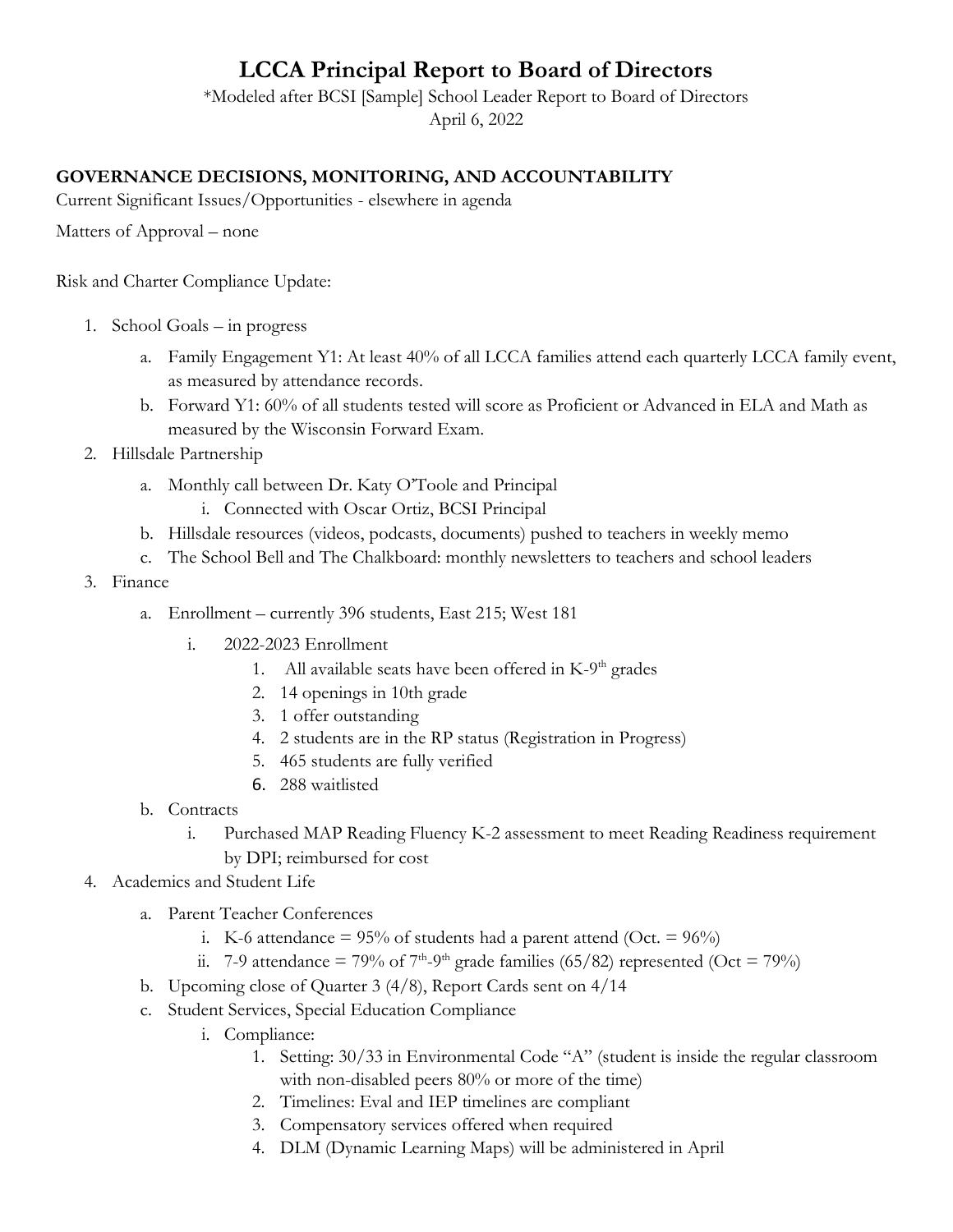- ii. Numbers:
	- 1. Total Students
		- a. IEPs 33 students
		- b. 504s 4 students
		- c. LCCA has evaluated 14 new students so far this year
			- i. 5 qualified for special education
			- ii. 6 did not qualify for special education
			- iii. 3 students are currently in the evaluation process
		- d. 9 students were dismissed, or parents revoked consent for special education so far this year
		- e. Projecting an increase from 33 to 44 IEPs next school year
- iii. RtI
	- 1. Classroom teachers have been providing interventions for over a month. Most students are making sufficient progress, per teacher report. Data will be re-evaluated in April/May.
		- a. Tier 2: 24 students
		- b. Tier 3: 4 students
- iv. Other:
	- 1. Actively recruiting a Vision/Orientation & Mobility Specialist
	- 2. Attempting to hire a paraprofessional to replace resignation last month
- d. Standardized Testing
	- i. Forward Testing March 30 April 29; 3rd through 8th grades
	- ii. ACT Aspire April 27; 9th grade
	- iii. MAP Testing  $-$  April 25  $-$  May 27; K through 9th grades
	- iv. MAP Reading Fluency to meet Reading Readiness test requirement; K through 2nd grades
- e. Curriculum Updates none
- f. Discipline
	- i. 2 student disciplinary issues a West
	- ii. Spreadsheet tracking virtue reflections and discipline referrals; paper copies in student files
		- 1. Virtue Reflections:  $5^{\text{th}} 0$ ;  $6^{\text{th}} 4$ ;  $7^{\text{th}} 2$ ;  $8^{\text{th}} 2$ ;  $9^{\text{th}} 0$
		- 2. Discipline Referrals:  $5^{\text{th}} 0$ ;  $6^{\text{th}} 0$ ;  $7^{\text{th}} 0$ ;  $8^{\text{th}} 0$ ;  $9^{\text{th}} 2$
- g. Culture
	- i. March  $15$  flagpole pulley lesson with  $1<sup>st</sup>$  grade
	- ii. K-4 poem memorization ("Perseverance" by Johann Wolfgang von Goethe) at assembly
	- iii. Kindergarten recitation of Preamble
	- iv. March 16 Assembly at West
	- v. March 18 Spirit Wear Day
	- vi. March 18 4<sup>th</sup> grade dodgeball game
	- vii. March 30 1<sup>st</sup> grade Mexican Fiesta
	- viii. March 31 Literacy Parent Night hosted by TLC
	- ix. April 1 Mom/Son Game Night

### **INFORMATIONAL**

- 1. Matters of Note:
	- a. Facilities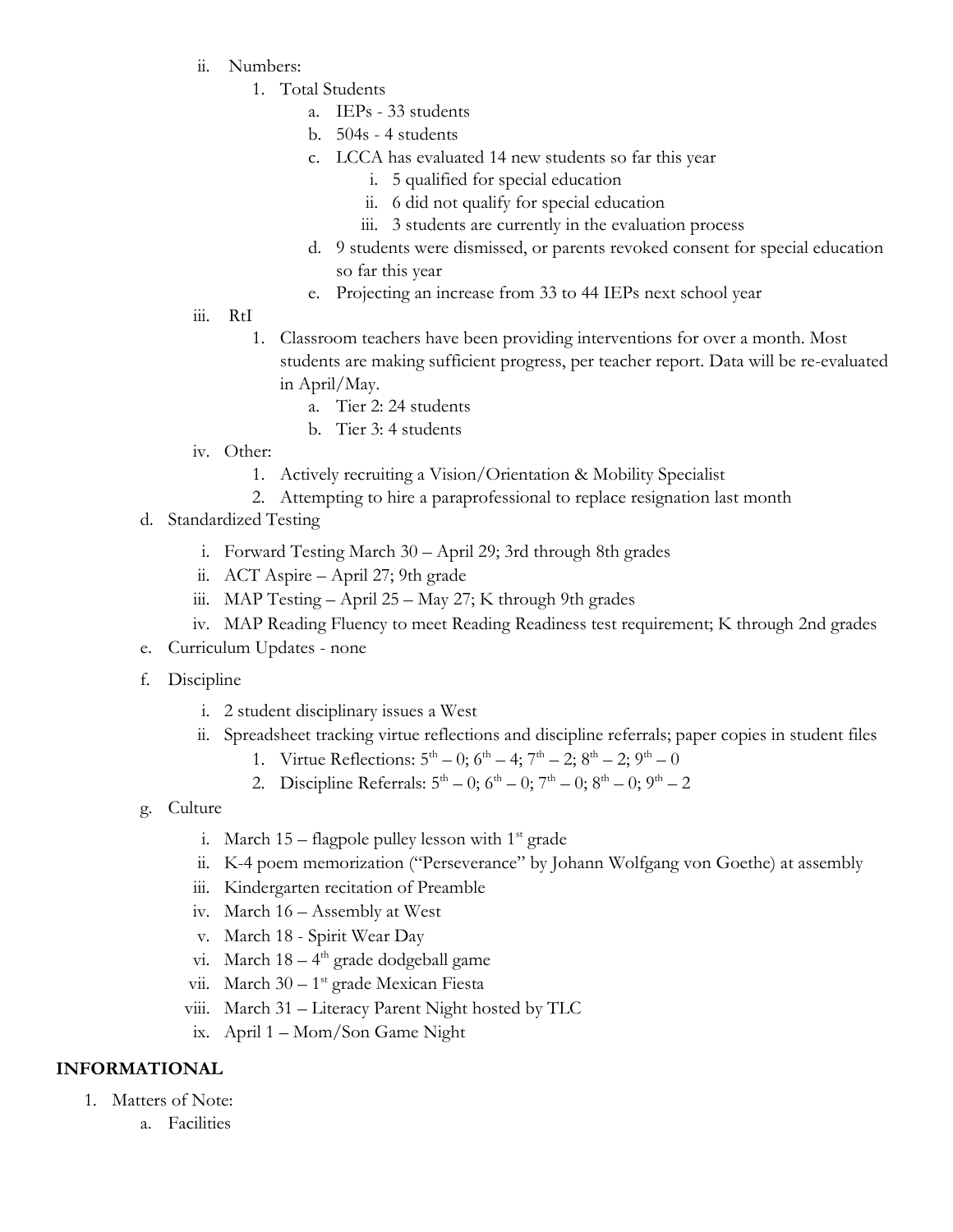- i. West Roof Leak in the Kitchen was repaired on March 8th. Vidmar Roofing completed the work: removed the deteriorated sealant at scupper box, re-glued the roof at the scupper box, and re-caulked the flashings. St Matthews paid for repairs.
- ii. West Upstairs staff men's bathroom toilet and women's bathroom off the gym toilet repaired by JM Brennan on Monday April 4th.
- iii. West Removed bench and shelving in the upstairs hallway; repaired and painted the wall
- iv. West LCCA sign re-installed at street; grommets fixed and trim re-enforced
- v. East No  $A/C$  in  $4<sup>th</sup>$  grade room. Butters and Fetting is scheduled to come out next week to give estimate on A/C.
- vi. East adding woodchips to the playground at East. Best quote was from Robb Brinkmannwoodchips  $$33/$ yard X 20 yards = \$660.
- vii. East Traffic bond for front parking lot/driveway (3 yards for \$165)
- viii. East Received 4 lawncare quotes will review with P. Knapp
- ix. Both campuses Completed the annual fire extinguisher and fire alarm testing in March
- x. Both campuses Received 3 quotes from cleaning companies, will review with P. Knapp
- b. Safety Concerns none
- c. Professional Development
	- i. April 6 Faculty Mtng Discussion; *The Elements of Teaching*, Pleasure chapter
	- ii. April 6 Faculty Mtng Discussion; *Teach Like a Champion:* Circulate; The Joy-Factor
	- iii. Faculty Book Club led by Brandon Muri; (*The Great Tradition*: *Classic Readings on What It Means to Be an Educated Human Being*)
	- iv. All faculty/staff expected to attend one Hillsdale zoom/office hours per month
- d. Human Resources
	- i. Personnel Summary Report

|  | <b>Offers of Employment</b> |  |
|--|-----------------------------|--|
|  |                             |  |

| OIIEIS OI EIIIDIOVIIIEIII             |                             |          |                  |                                |  |  |  |  |
|---------------------------------------|-----------------------------|----------|------------------|--------------------------------|--|--|--|--|
| Position<br>Name                      |                             | Location | <b>Effective</b> | Replacing                      |  |  |  |  |
| Connor Mullins                        | <b>Upper School History</b> | West     | August 15, 2022  | new position                   |  |  |  |  |
| Sydney Tone                           | <b>Upper School Science</b> | West     | August 15, 2022  | new position                   |  |  |  |  |
| Nicholis Wagner<br>Asst Principal K-6 |                             | East     | July 1, 2022     | new position                   |  |  |  |  |
| <b>Resignations</b>                   |                             |          |                  |                                |  |  |  |  |
| Name                                  | Position                    | Location | <b>Effective</b> | Reason                         |  |  |  |  |
| Kim Nichols                           | HR Director                 | Admin    | May 2, 2022      | Shift to part-time, contracted |  |  |  |  |
| <b>Open Positions</b>                 |                             |          |                  |                                |  |  |  |  |
|                                       | Position                    | Location | <b>Effective</b> |                                |  |  |  |  |
| Teacher for the Visually Impaired     |                             | West     | Immediately      |                                |  |  |  |  |
| Sped Paraprofessional                 |                             | West     | Immediately      |                                |  |  |  |  |
| Business Manager                      |                             | Admin    | May 1, 2022      |                                |  |  |  |  |

ii. 22-23 Employment Agreements due April 4; 92% Faculty/Staff retention

- e. Upcoming Events
	- i. April 15: NO SCHOOL
	- ii. April 27: ACT Aspire Testing  $(9<sup>th</sup> \text{ grade})$
	- iii. May 24: 5th-9th Spring Fine Arts Performances (band, orchestra, choir); 6:30 p.m.
	- iv. June 5: Year-End Celebration at Dockhounds game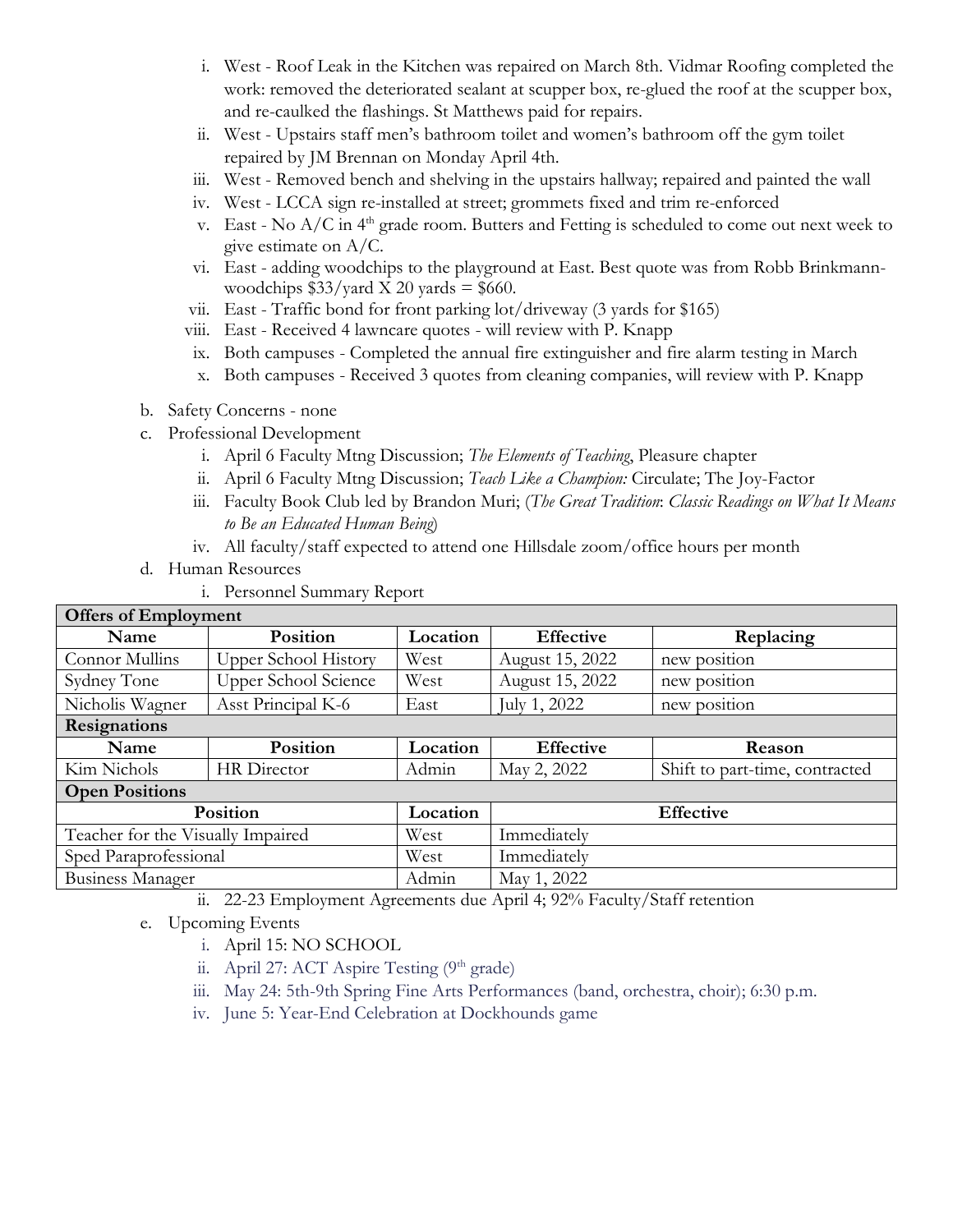### **I.) LCOOC Update:**

- **a.** Karen Breit has been working with Sarah Hackett/WRCCS and Alex Robertson/DPI to learn more about their role as an authorizer and organize their work. She is in the process of creating a structured calendar/timeline so both the LCOOC and LCCA understand when reports are due, when the LCOOC receives authorizer payments, etc. She will share this with us when completed.
- **b.** Karen will be scheduling a school visit ("check in"), along with a representive from the Wisconsin Resource Center for Charter Schools (Sarah Hackett) sometime in the next couple of months.
- **c.** We need to be sure to provide the LCOOC with copies of any reports that are filed with the DPI.

### **II.) LCO Ojibwe teachings/curriculum integration:**

a. Jason Bisonette, LCOOC Board President and Dean of the LCO Ojibwe K-12 school, will be providing a professional development for LCCA faculty on June 13, 2022. This would be a workshop for faculty and staff on how to incorporate true Native American teachings into our existing curriculum.

### **III.) LCCA Board Visits to Hayward in 2022:**

- a. LCCA Board of Directors to Attend LCOOC board meeting on May 20. Members of the LCCA board and LCCA principal, Margaret Daigneau, will drive up on Thursday, May 19, for a tour of the Ojibwe K-12 school and the college, dinner with the LCOOC board that evening, and a lunch meeting at 11:00 on Friday, May 20.
- b. Seven Generations Summit, Sept. 29 & 30, 2022: The entire LCCA Board of Directors and LCCA Principal, Margaret Daigneau, will attend this year's Seven Generations Summit.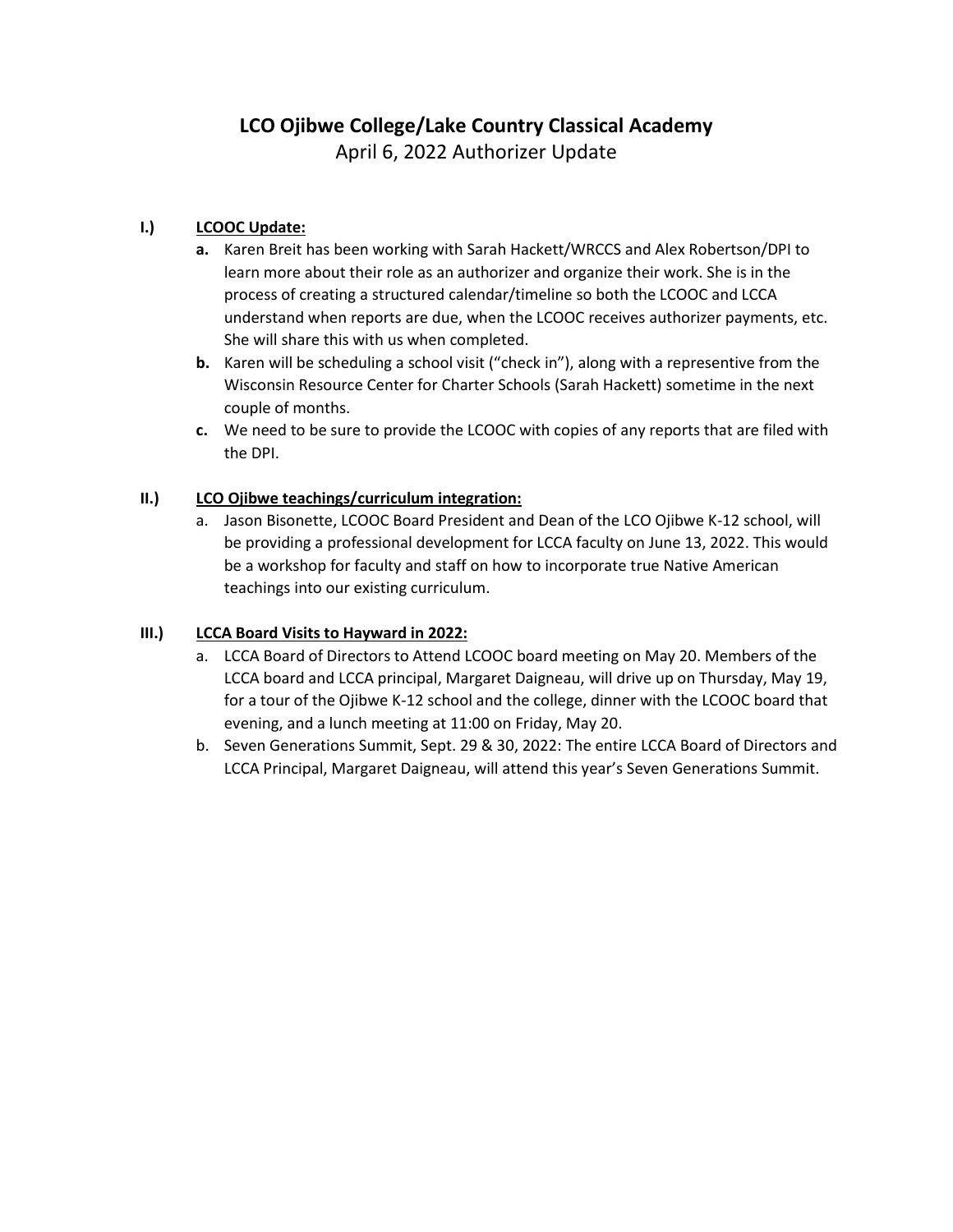# Revenue Projections

|                        | $21 - 22$ | 22-23      | 22-23 Pods | 23-24 Pods |
|------------------------|-----------|------------|------------|------------|
| Students               | 404       | 478        | 507        | 557        |
| Per Pupil Aid          | 3,655,182 | 4,231,734  | 4,488,471  | 4,931,121  |
| Cares Act              | 26,342    |            |            |            |
| Categorical Aid        |           | 150,000    | 150,000    | 200,000    |
| DPI Startup Grant      | 300,000   | 90,000     | 90,000     | 72,500     |
| <b>Student</b> Fees    | 66,000    |            |            |            |
| Enrollment Fees        |           | 49,750     | 53,375     | 59,625     |
| Fundraising            | 240,000   | 325,000    | 325,000    | 325,000    |
| Foundation             | 550,000   | 200,000    | 200,000    | 100,000    |
| <b>Gross Revenue</b>   | 4,837,524 | 5,046,484  | 5,306,846  | 5,688,246  |
| AuthorizerFee -109,655 |           | $-126,952$ | $-134,654$ | $-147,934$ |
| <b>Net Revenue</b>     | 4,727,869 | 4,919,532  | 5,172,192  | 5,540,312  |

Revenue shown on a GAAP basis, not WUFAR. E.g. long term loans not treated as revenue in GAAP.

The student / enrollment fees data from early 21-22 is very muddied and not enough transparency there prior to using Heartland. Possible some of<br>the \$66,000 is cross pollinated.

Categorical aid will be -30% of 21-22 special ed expenses. The DPI start up grant shown for 21-22 pertains to expenses already incurred.

Fundraising a combination of the Gala, Ambassador Ball and other donations. For 21-22, we will have \$200k funded from WSK (the first \$50k from )<br>the \$250k will be in 21-22 along with the \$500k loan that they forgave in De

For 22-23, Gala will be substantially larger (expect 400-500 in attendance). Budget to be reviewed in the next Board meeting.

We will need to ask families for a voluntary donation and formalize our president club annual pledge which can be used for either operational of<br>capital needs.